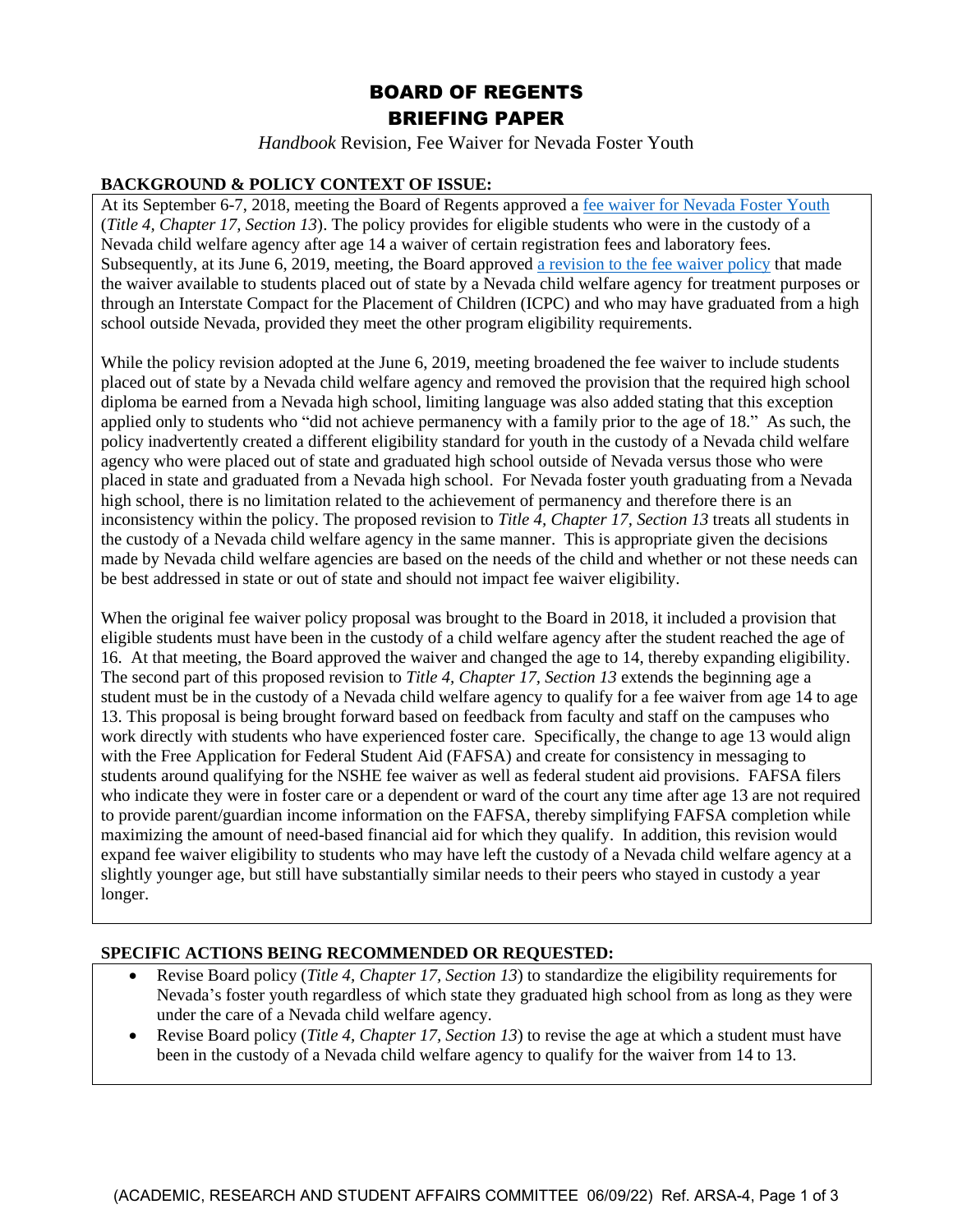#### **IMPETUS (WHY NOW?):**

The current policy creates an inequity in which students qualify for the waiver, based on their placement by a Nevada child welfare agency, and this should be resolved. In addition, now that the fee waiver has been in place for over three years, it is time to consider ways to improve support for this population of students.

#### **CHECK THE NSHE STRATEGIC PLAN GOAL THAT IS SUPPORTED BY THIS REQUEST:**

- **X Access (Increase participation in post-secondary education)**
- **X Success (Increase student success)**
- **X Close the Achievement Gap (Close the achievement gap among underserved student populations)**
- ❑ **Workforce (Collaboratively address the challenges of the workforce and industry education needs of Nevada)**
- ❑ **Research (Co-develop solutions to the critical issues facing 21st century Nevada and raise the overall research profile)**
- ❑ **Not Applicable to NSHE Strategic Plan Goals**

#### **INDICATE HOW THE PROPOSAL SUPPORTS THE SPECIFIC STRATEGIC PLAN GOAL**

- Standardizing the language of the NSHE Foster Youth Fee Waiver policy helps both staff and students understand and communicate the requirements of obtaining a waiver and thereby supports student access, success and closing the achievement gap.
- Given the current low numbers of foster youth eligible for the waiver, lowering the age by one year may allow increased access to a population not currently being served.

#### **BULLET POINTS TO SUPPORT REQUEST/RECOMMENDATION:**

- By standardizing eligibility requirements institutional staff and community partners can assist students with clear direction.
- Given the current low numbers of foster youth eligible for the waiver and the practical alignment with the FAFSA age requirement for independent status, it allows for the consistent messaging for students.

#### **POTENTIAL ARGUMENTS AGAINST THE REQUEST/RECOMMENDATION:**

None have been presented.

#### **ALTERNATIVE(S) TO WHAT IS BEING REQUESTED/RECOMMENDED:**

The Board may maintain the current policy.

#### **RECOMMENDATION FROM THE CHANCELLOR'S OFFICE:**

The Chancellor's Office supports this recommendation.

#### **COMPLIANCE WITH BOARD POLICY:**

❑ Consistent With Current Board Policy: Title #\_\_\_\_\_ Chapter #\_\_\_\_\_ Section #\_\_\_\_\_\_\_ **X** Amends Current Board Policy: *Title 4, Chapter 17, Section 13*  $\Box$  Amends Current Procedures & Guidelines Manual: Chapter # Section #

- $\Box$  Other:
- **X** Fiscal Impact: Yes\_\_**X**\_\_\_ No\_\_\_\_

 Explain: *Based on the fee waiver utilization seen in the first three years of the program, as well as the average annual number of students who have exited care at age 13 over the last five years, it is estimated the initial annual increase would be under \$50,000.*